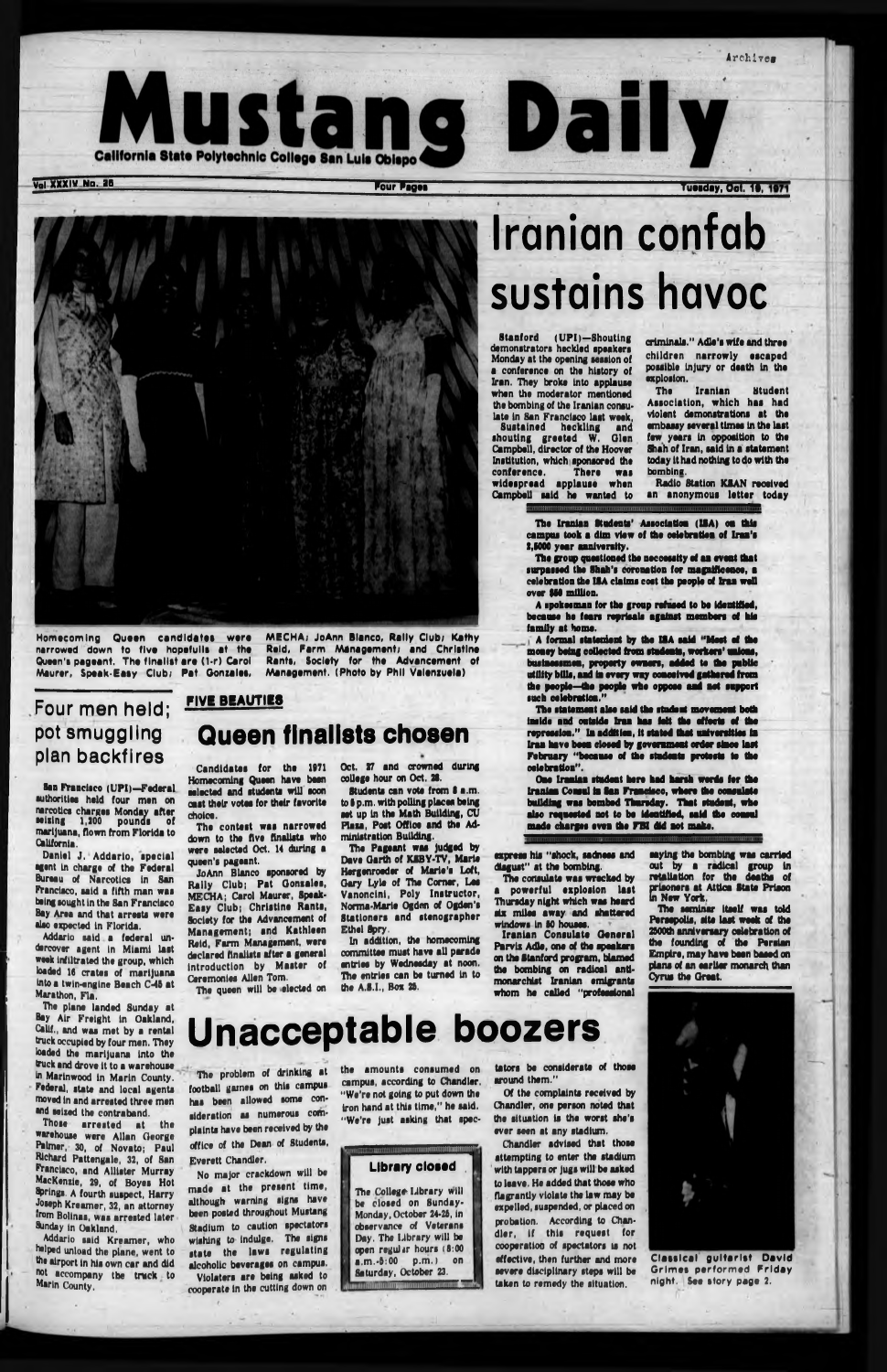Nusteng Daily, Tuesday, October 19, 1971.

# LETTER TO THE EDITOR Start saving your newspapers

#### Editor i

I appreciated Warner Chabot'e column entitled, "Kick out the old cane and bottlee" In the Wednesday, Oct. 6 Issue of the Mustang Daily. Aluminum cans go behind the Chevron station across from the Taco Bell on Santa Rosa St., and beer bottles can be redeemed at Safeway.

Ha stated that steel can and glass collection sites have not been established yet. As soon as they are, I would ask that the Mustang Daily announce them. Paper was left out of Chabot's list of recyclables. Consider all

F.S.—start saving your newspapers.

the newsprint, cardboard, circulars such as the Pony, etc. that we waste. Tske this newspaper for example: The area of one page Is 11H x 17 to equal 1.84 square feet. At an average of 8 sheets, that's 10.7 square feet per Issue. Probably 180 Issues are printed yearly. That makes 1,880 square feet per person, per year. If the circulation Is for a student body of 18,000, that makes 20,000,000, square feet, or nearly one square mile of newsprint we waste yearly. The great majority of this could snd should be recycled, slong with other

It takes 30 years to become a good classical guitar player, or so is said by old Spanish guitarists. In his Friday evening concert David Grimes proved himself to be a virtuoso of the old order.

**INSTANT PRINTINO of Its finest con now be had at this cleverly disguised subsidiary of Bloke Printery** Eighth-year printing senior - JOE FLOYD - will take your camera-ready original and duplicate it for the lowest prices in Central California - and he does it fast!

newspapers, paper packages, bags, etc. This will help take the load off our forests, and practicing what many of us preach to recyle and save our natural resources and forests, thus helping out nature, our fair sister. My conclusion is obvious: Let's get a collection center for paper and paper products in a prominent place, possibly on campus, and announce it in the Mustang Dally.

00 copies — \$2.10 800 copies - \$4.80 1000 copies - \$10.00 Prices are for 81/<sub>1</sub> a 11, Blook Int. 90 lb. White Ban *#'t's*  $\neq$  *M* and *buser-Colored Block* @ .15/100 vetro

Good fori Data Sheets . Club Newsletters . Posters . Notices . Forms, etc.

POOR RICHARD'S PRESS AND THE BLAKE PRINTERY—for all your printing needs **1415 MONTEREY STREET-IN THE SHADOW OF THE S|P OVERPASS** 543-6843

**Pater Gray**

# Guitar concert—it was a classic

#### by ROGER VINCENT

The political season of intraparty jockeying related to next year's Presidential nomination is upon us and with it has come a Congress marked by inaction. We will eoon begin to judge the record the Nixon administration has made for itself and must also judge the Individuals who have placed party or self above the goals of our country.

Resplendent in a dark tuxuedo and seated on a black leather ottoman with a red footstool, Grimes was the epitome of classicism. His hour and a half program included pieces from the beginnings of guitar on up to the recent past, interspersed with

Pvt Something Nice

# Between Your LogB

Allied Bicycle Shop **975 Foothill** •44-221t

s little bit of history about each. The audience responded warmly to the performance as Grimes demonstrated very articulate self-expression on his instrument without the aid of his voice. Unfortunately the variations of classical guitar music began to blur Into a general uniformity to the layman. In any case it was relaxing and provided a welcome change of pace from today's usual fare.

# Student fires at political system

It includes these ad-<br>ninistration bills: OEO ministration bills: authorization, equal employment measure, Civil Rights Commission appropriation, product safety standards, plain language warranty requirements, an orderly process for class action lawsuits, consumer advocate section in the Justice Department, all defense appropriations, higher pay for military, federal revenue-sharing, educational desegregation funding, college aid programs, clean-water construction funding, ocean pollution controls, reorganization of foreign aid, funding for training of medical personnel, money for cancer cure research, increased funding for drug abuse control, special revenue-sharing<br>for law enforcement. enforcement. reorganization of executive departments, manpower training reorganization, Increase in minimum wage, expansion of Taft-Hartley Act to cover transportation industries, compreshssive welfare reform, and direct election of the President.

#### **by MIKE BEATON**

Many etudente are disgruntled about the manner in which our political system operates and with good cause.

The Democratic leadership in control of the Congress has shown no urgency in dealing with the major problems of the nations. Only one of five major programs President Nixon presented to Congress in his State of the Union message last winter has passed either house and It is presently tied up in the Senate. Four other Presidential proposals—revenue sharing, governm ental reorganization, environmental initiatives, and health carehave not moved out of a committee of either house.

It appears that the interests of congressional leadership in the prizes of 1872 are resulting in no action on the major problems America faces in 1871.

#### Stod Cong reea .

What did the 82nd Congress accomplish before it recessed last August?

The only measures passed were: the President's plan to reorganize the volunteer agendas, a railroad retirement bill, a measure increasing flexibility of the Export-Import Bank, a public employment measure, a loan to Lockheed, and a voting rights measure.

The taxpayers might also wonder why three months into the new fiscal year, Congress hasn't enacted a full federal budget.



The list of programs bottled up by the Democratic-controlled Congress is much longer than its accomplishments.

reg is c the m 幽 the nu

달 Se

**SR &** 

 $\frac{1}{b}$ m  $\mathbf{p}$ 

 $\alpha$ 

#### Coagrees not acting

The list above plainly shows, Congress is simply not acting on major National programs. As late as July only three of 84 bills proposed by the administration had become law.

It is important we now urge members of Congress to put the programs of 1971 above the<br>compaign of 1972. The campaign of 1972. Dem ocratic leadership will otherwise only concentrate on a few politically potent Issues to the exclusion of all others. If they are successful a great number of problems will remain unsolved in 1872 and everyone will lose.

### **Barbeque set**

The annual barbecue of the

| by McLAIN<br>767 chorro st.                   | , , , , , , , , , , , , , , , ,<br><b>DEFDERED OF USE</b><br>California State Employees<br>Association, Chapter 97, will be<br>held today at Cuesta Park, at 6<br>D.M.<br>Tickets for the event are \$2.50<br>for adults, \$1.50 for children, and<br>may be purchased from board<br>members and officers on cam-<br>pus. |
|-----------------------------------------------|---------------------------------------------------------------------------------------------------------------------------------------------------------------------------------------------------------------------------------------------------------------------------------------------------------------------------|
| <b>Mustang Dally</b>                          |                                                                                                                                                                                                                                                                                                                           |
| Editor-in-Chief                               | Paul H. Simon                                                                                                                                                                                                                                                                                                             |
| Managing Editor,                              | <b>Claudia Galloway</b>                                                                                                                                                                                                                                                                                                   |
| <b>News Editor</b><br><b>Business Manager</b> | Paul Tokunaga                                                                                                                                                                                                                                                                                                             |
| <b>Head Production Manager</b>                | <b>Thomas Hannum</b><br><b>Michael K. Seaton</b>                                                                                                                                                                                                                                                                          |
| <b>Advertising Manager</b>                    | Don Tutko                                                                                                                                                                                                                                                                                                                 |
| <b>Photo Editor</b>                           | Kathleen Beasley                                                                                                                                                                                                                                                                                                          |
| Soorts Editor                                 | <b>Carol Chadwick</b>                                                                                                                                                                                                                                                                                                     |
| Dey Editor                                    | Jim Peacock                                                                                                                                                                                                                                                                                                               |
| ale                                           | vortising matorial is printed horin sololy for information purpos<br>construed as an express or implied and<br>morcial onterprise or vantures by the Associat<br>a Pelytechnic College, Sun Luis Obispe, Office<br>M6<br>the opinions of the sk                                                                           |



#### **STUDENT OPINION**



#### AT THE BLAKE PRINTERY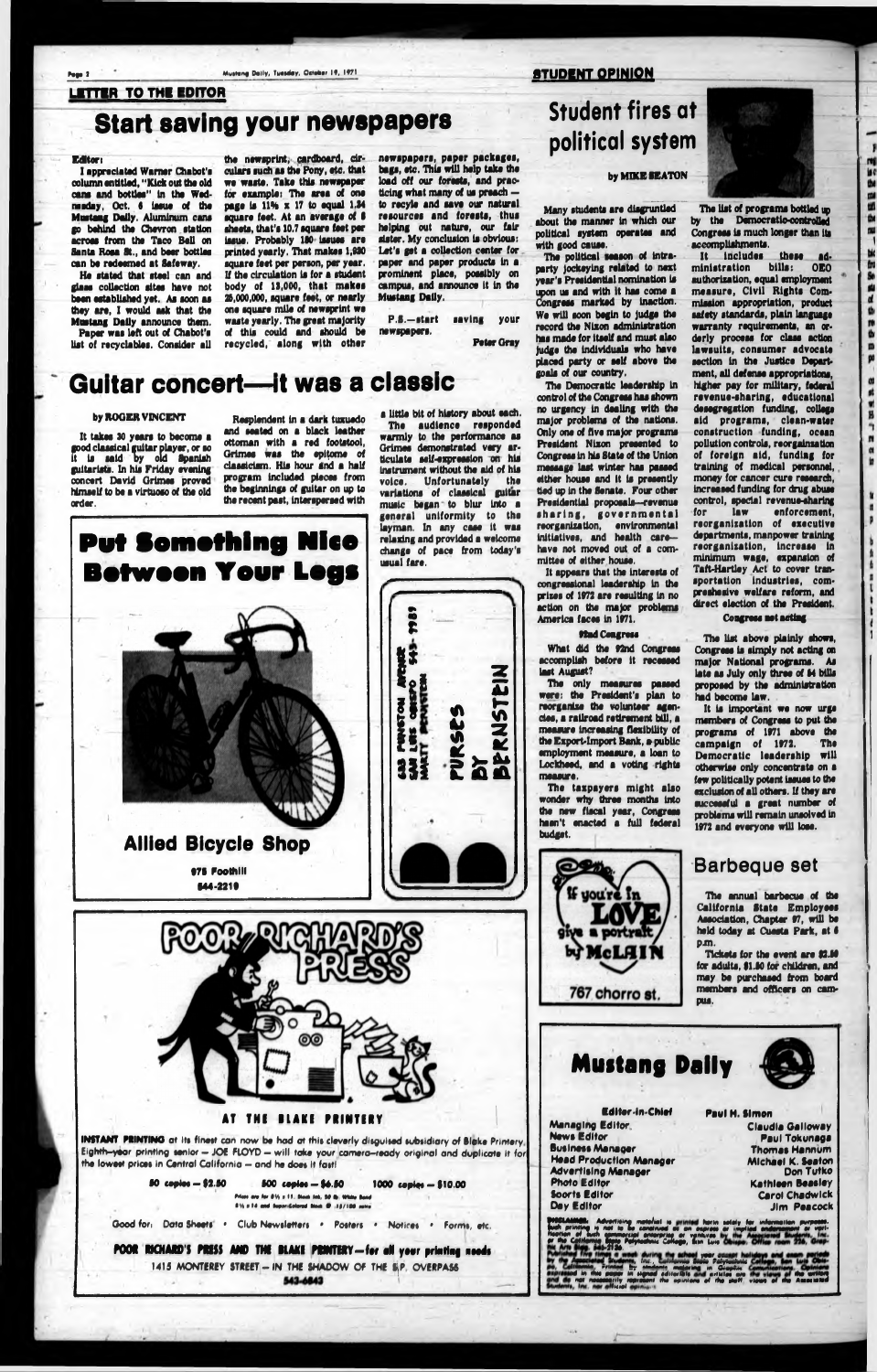#### **Special Mustang Announcements**

Free voluntary bicycle relatration at the Security Office is one way Security hopes to curb that. By registering, students make their bikes readily idenmable by serial number. Or, if the bike doesn't have a serial number, security will put one on. Without registration, most Meycles cannot be distinguished from many others like them. As security Chief George Cockriel saled, "Sixty to seventy per cent of the students who have had their bikes stolen couldn't recover them even if they found hem because they have no means of identifying them positively."

Cockriel also mentioned his concern over the number of students riding after dark without reflectors on their bikes. He said that bicycles' are "required by law to have a reflector, but I'm more concarned with the safety factor involved."

#### \*\*\*\*\*

The Ski Club invites all interested students to a general meeting tonight in CU 207 at 7:30 p.m.

Activities for this quarter will be discussed, including intermation on a ski film and fashion show, barbeque, swap meet, the Thanksgiving trip to Utah and the Christmas Break tio to Squaw Valley. Membenitios will be available and deposits received for the Thanksgiving excursion.

movie. "Steamboat Springs", featuring narration by U.S. Olympic skiing star Billy Kidd, will follow the meeting. For additional information contact Russ Gilman, 543-5224. \*\*\*\*\*

Your dreams of working in Europe can now become a reality. Paulette Cremers, Placement Officer for Student Overseas Services, will be in the **Snack Bar Wednesday between 8** a.m. and 5 p.m. to speak with interested students.

Temporary jobs are available in Europe, winter ski resorts-in Switzerland, and at the 1972 Olympic Games in Munich.

For more information call Joyce van Loben Sels in the Placement Office, 546-2501.

#### \*\*\*\*\*

Benjamin Aaron, Professor of Law and Director of the Institute of Industrial Relations at the University of California at Los Angeles, will speak on "Economic Stabilization and **Collective Bargaining."** 

Business students and the general public are invited to attend the Thursday lecture, a 6 p.m. "happy hour", and a 7 p.m.<br>dinner to be held at Madonna Inn. Aaron will be speaking under the auspices of the Central Coast Chapter of the Industrial Relations Research Association. of which he is the national President-elect. Listed in many "Who's Whe" publications,

Aaron has served by special appointment under Presidents Truman, Eisenhower, Kennedy and Johnson on fact-finding and arbitration boards and special commissions.

**National Academy of Arbitrators** and has served on several committees of the American Bar Association's Section of Labor Relations Law.

served, at the request of both parties, as the mediator in the Los Angeles Teacher's strike. He is the author of several books and many articles to scholarly journals. In the school year 1970-1971, he was President of the Academic Senate at UCLA.

audited fiscal statement is now available for inspection.

The statement for the 1970-71 fiscal year is now available at the office of the Foundation Executive Director in CU 212.

The Crops club is donating twenty pumpkins to the Cris

Jesoarson school at 1:30 today,

Ottober 19, 1971, Tuesday, Musteng Daily

Oct. 19. The pumpkins will be passed around to each of the various classrooms.